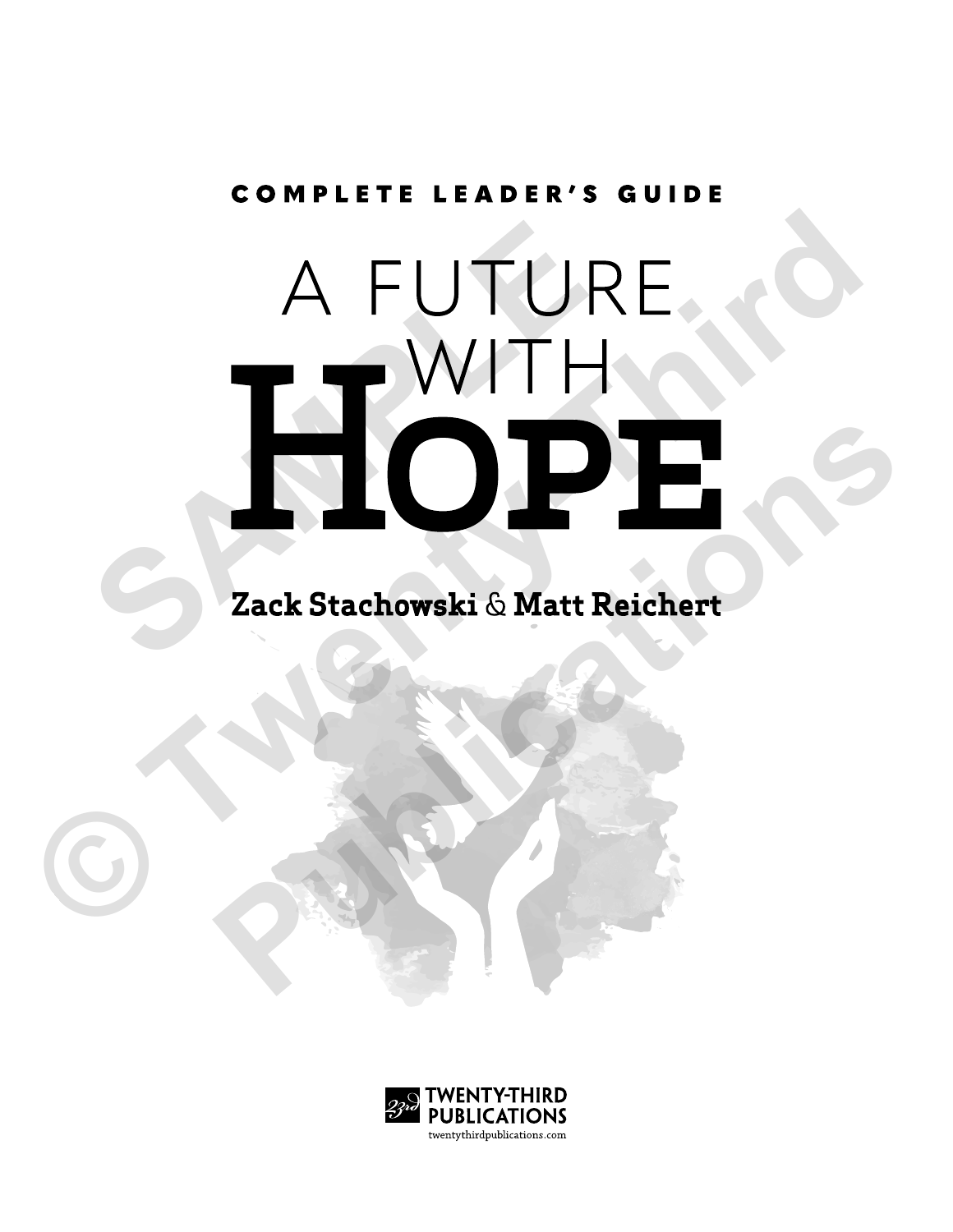# **CONTENTS**

|                         | Part I: Introduction                                                                           |    |  |  |  |
|-------------------------|------------------------------------------------------------------------------------------------|----|--|--|--|
| Part II: Prayer Scripts |                                                                                                |    |  |  |  |
|                         | "Follow me"<br>prayer for the start of the faith formation year                                |    |  |  |  |
|                         | <b>Evening Prayer I</b><br>general evening prayer for any time of year                         | 11 |  |  |  |
|                         | <b>Evening Prayer II</b><br>general evening prayer for any time of year                        | 16 |  |  |  |
|                         | "Lord, teach us to pray"<br>prayer during a retreat                                            | 21 |  |  |  |
|                         | "You give them something to eat"<br>evening prayer in the presence of the Blessed Sacrament 27 |    |  |  |  |
|                         | "What was lost has been found"<br>prayer of reconciliation                                     | 32 |  |  |  |
|                         | "Go and do likewise"<br>morning prayer during a service project                                | 38 |  |  |  |
|                         | "Go out to all the world"<br>prayer of commissioning                                           | 44 |  |  |  |
|                         | Part III: Planning Your Own Prayer50                                                           |    |  |  |  |
|                         | Part IV: Other Resources56                                                                     |    |  |  |  |
|                         | Prayer Planning Worksheet                                                                      | 57 |  |  |  |
|                         | <b>Prayer Preparation Checklist</b>                                                            | 59 |  |  |  |
|                         | Preparation Guide: Presider                                                                    | 60 |  |  |  |
|                         | <b>Preparation Guide: Lector</b>                                                               | 61 |  |  |  |
|                         | Preparation Guide: Music Minister                                                              | 62 |  |  |  |
|                         |                                                                                                |    |  |  |  |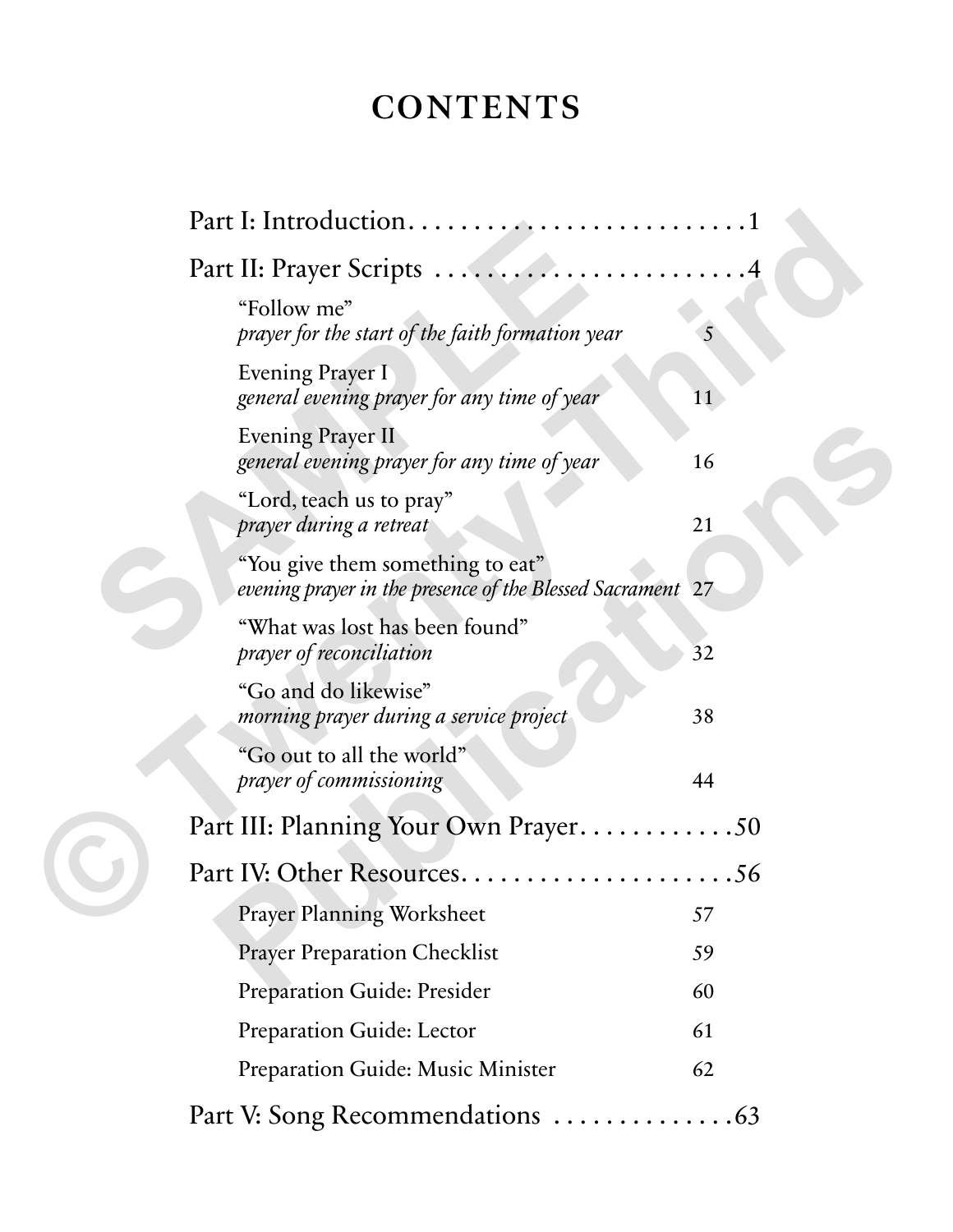# **PART I: INTRODUCTION**

#### **1. Philosophy behind this approach**

In writing this book, we often asked ourselves, "Is this really something that parishes need?" There are already lots of resources that aim to help young people pray. So why write another?

What this resource does is try to blend together the sometimes separate worlds of liturgical ministry and faith formation. We feel it is critical that liturgical prayer be an integral part of sacramental preparation. Further, mirroring the patterns of liturgy in faith formation establishes important touchstones that can assist participation in the greater liturgical life of the parish. As such, the development of this resource has been guided by the following: **PART I: INTRODUCT**<br> **1. Philosophy behind this approach**<br>
In writing this book, we often asked ourselves, "Is<br>
the common good faith and God.<br>
In writing this book, we often asked ourselves, "Is<br>
are already loss of resou

#### Young People

There are numerous studies that confirm the same reality: young people are increasingly distanced from religious identity. The number of "nones," those who claim no religious affiliation, is growing with each generation. Additionally, the cultural context is becoming less inclusive of religious expression, meaning that young people are not growing up with the same reinforcement of ideas and practices that previous generations experienced.

We can all provide anecdotes from our own communities that support these trends. However, these data do not paint a full picture. Other studies confirm that young people today crave a sense of life-purpose, they are open to spiritual and ethical questions, they believe deeply in social justice and

the common good, and they are open to the ideas of faith and God.

So the lack of religious formation and experience in the lives of many young people presents a tremendous evangelization opportunity for those of us in ministry. While we cannot assume that the students we serve come to sacramental preparation with the same type of prior knowledge or experience of the faith as some previous generations did, we also must not assume that young people are not open to learning about or experiencing what our faith communities have to offer. Our efforts must be authentic and must meet young people where they are. **PART I: INTRODUCTION**<br> **EXERCISE TRIM**<br> **PART I: INTRODUCTION**<br> **EXERCISE TRIM**<br> **EXERCISE TRIM**<br> **EXERCISE TRIM**<br> **EXERCISE TRIM**<br> **EXERCISE TRIM**<br> **EXERCISE TRIM**<br> **EXERCISE TRIME AND SOMETER CONSUMPLY TRIME TRIMAL AND** or and the policies,<sup>47</sup> so that and tool.<br>
So the lack of religious formation and experi-<br>
ing that parishes need? There<br>
ence in the lives of many young people presents a<br>
responses that an to help young<br>
in the lives of

#### Liturgical Prayer

Given what we know about the often limited liturgical formation of young people, we believe it is critical that parishes and school communities do everything they can to help provide experiences of liturgical prayer whenever possible. The Church's liturgical prayer traditions have been shaped over centuries. Therefore, these ancient structures of prayer connect us across boundaries of time and place. The patterns and structures of the liturgy both form and express Catholic identity. Praying in these ways connects us across time and border to the universal Church and also to the Sunday Eucharist.

If young people are not regularly attending Mass, their only experience of communal prayer might be the experiences they encounter as part of their confirmation program. By promoting the use of litur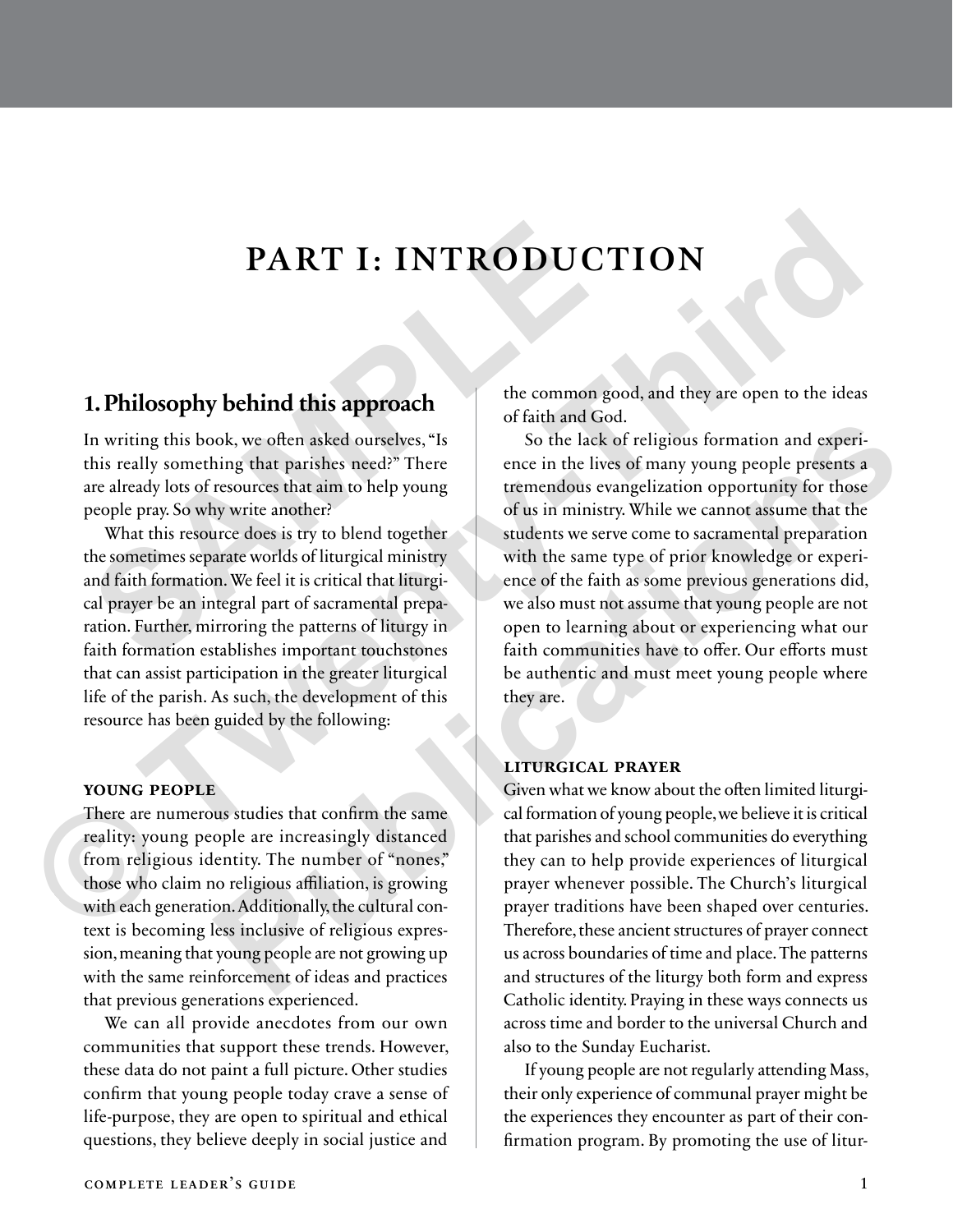gical prayer in sacramental preparation programs, communities can help young people learn the patterns and structures they are missing. Ideally, building familiarity with liturgical prayer can also assist young people in their experience of, and participation in, the Sunday Eucharist.

It is important to note that liturgical prayer is different from devotional prayer. Liturgical prayer is a communal experience of Scripture and ritual. There is space for individual reflection in liturgical prayer, but that reflection happens within a communal context.

#### Reflective Practice

In professional circles, reflective practice is the process of examining choices and actions in order to constantly grow, adjust, and improve. In a sense, a healthy prayer life does this same thing. Many faith formation programs successfully use the practice of reflection to help participants apply concepts to their own lives. While an important skill, reflection is something that doesn't always come naturally. The ability to reflect—before and after experiences—is something that needs to be developed, nurtured, and practiced. The simportant to note that liturgical prayer is<br>
lifferent from devotional prayer. Liturgical prayer<br>
is a communal experience of Scripture and ritual.<br>
There is space for individual reflection in liturgical<br>
prayer, but

#### **2. How to use this book**

We want this book to be as "user friendly" as possible. As such, we've attempted to scaffold resources in order to meet your community where it is.

• *If your community has never prayed this way before:* We have included eight complete prayer scripts with an introductory prayer overview, full text for prayers, psalms, Scripture, suggested points for reflection, and recommendations for music. We've also included special preparation guides to help the young people in your community serve as presider, lector, or music minister. Along with the accompanying participant guide, you should have almost everything you need to implement this type of prayer.

- *If there are elements you would like to change:* The content we have included or suggested is fully customizable. You should feel free to edit, change, and tailor the prayers, intercessions, Scripture selection, or music choices to fit your community. For example, all of the prayers and texts are presented in English, but they could easily be adapted to include the languages spoken in your faith community.
- *If you would prefer to write your own prayer scripts:* If you would like to plan and craft your own prayer, we have included an extensive outline of a planning process, including tips on how to assemble a planning group and how to select Scripture, psalms, and music.

A word about the accompanying Participant Guide. This resource is meant for the individual participants in your community. It includes the participant parts for each prayer service and the full text of the psalms and Scripture passages. Most important, it includes reflection questions for before and after the prayer experience and space for journaling. As such, it serves not simply as a worship aid. Rather, it presents the opportunity for students to match reflection with liturgical prayer and, both for each prayer experience as well as over the course of the year, chart the development of their own prayer lives. (in in, the Sunday Rucharist.<br>
The is apply and the principal properties<br>
different from devotional properties<br>
different from devotional properties<br>
is a communal experience of Scripture and dirad.<br>
There is space for in **Example 19**<br> **Publicative procedure a planuming propagation and the section of the set of the set of the set of the set of the set of the set of the set of the set of the set of the set of the set of the set of the set of** 

## **3. Notes about Scripture and music choices**

• Each prayer script includes a recommended reading from Scripture. In many cases, the included passage is from the Gospel of Luke. We selected these stories for a variety of reasons. First, parables are effective tools for teaching. This is why Jesus uses them so often. Second, most of these stories are found in the Sunday Lectionary, creating another connection to Sunday Eucharist. Third, they are drawn from a part of the gospel known as the "travel narrative," the teachings of Jesus as he traveled toward Jerusalem. Just as Jesus used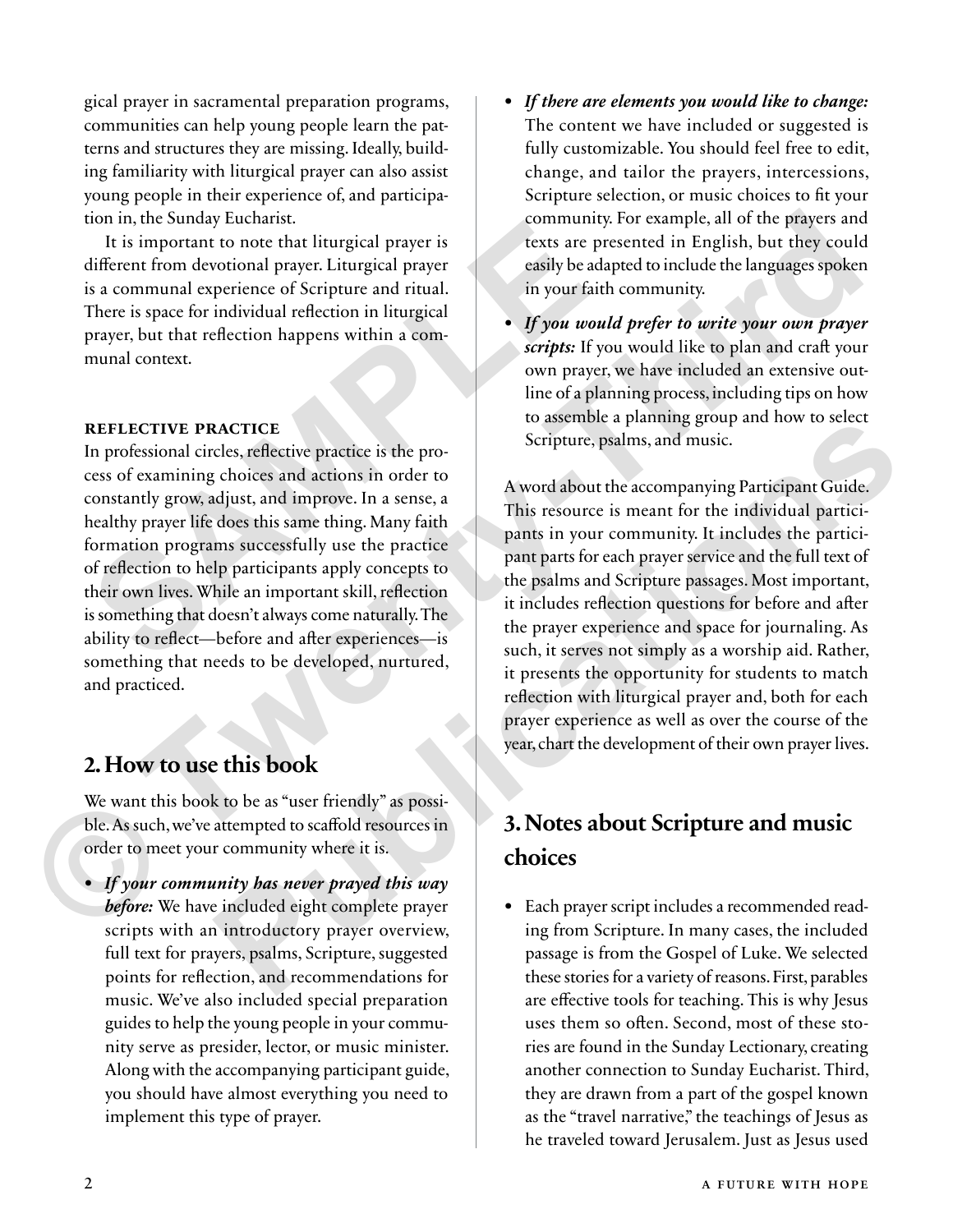these stories on his journey, we hope they become a suitable accompaniment for the young people in your community on their journey of life.

- We included the same Scripture translations that are used in the Lectionary. This means the versions of these texts that you find here are the same as you will find at Sunday Eucharist. The psalm and canticle translations are from the new *Abbey Psalms and Canticles*, published by the United States Conference of Catholic Bishops.
- Just as liturgical prayer is different from devotional prayer, so, too, is liturgical music different from other kinds of religious music. Just as we encourage communities to use liturgical prayer to help form young people, we also encourage communities to use liturgical music. This helps young people learn the community's repertoire of hymns and songs used at Eucharist and other liturgical celebrations. It also helps ensure the use of texts that help support and catechize a communal experience of prayer. In Section V we recommend music that can be found in the most common hymnals and liturgical music resources. That being said, you are free to use other music than what you see recommended. Consult your parish music director for additional ideas. Soms of these texts that you find here are the same<br>
as you will find at Sunday Eucharist. The psalm<br>
and canticle translations are from the new *Abbey*<br> **Psalms and Canticles,** published by the United<br>
States Conference o are associated to the solution of the state of the state of the state and the state and the control of the state and cantrical control of the state of the state of the state of the state of the state of the state contener munities to use liturgical prayer<br>
oute liturgical music. This helps<br>
oute liturgical music. This helps<br>
frace: the Spotify code graphic in the view<br>
end cateriority's repertoire<br>
playing.<br>
and at Eucharist and other<br>
at a
- While we encourage the use of live music ministers, we understand that many faith formation programs do not have access to musicians for all events. If you choose to use recorded music, we have included scannable codes with our music suggestions. These codes work with the Spotify streaming service and will take you to the recording. To use these codes, follow these steps:
	- » Open the Spotify app on your phone or tablet.
	- » Open the "search" menu.
	- » Touch the camera icon located at the top of the screen.
	- » Place the Spotify code graphic in the view finder. The song will immediately start playing.

If you do not use Spotify, there are other alternative avenues to access this music. You can purchase downloads and CDs of all the music suggestions through the various publisher websites and most online music platforms (Apple Music, Google Play, etc.).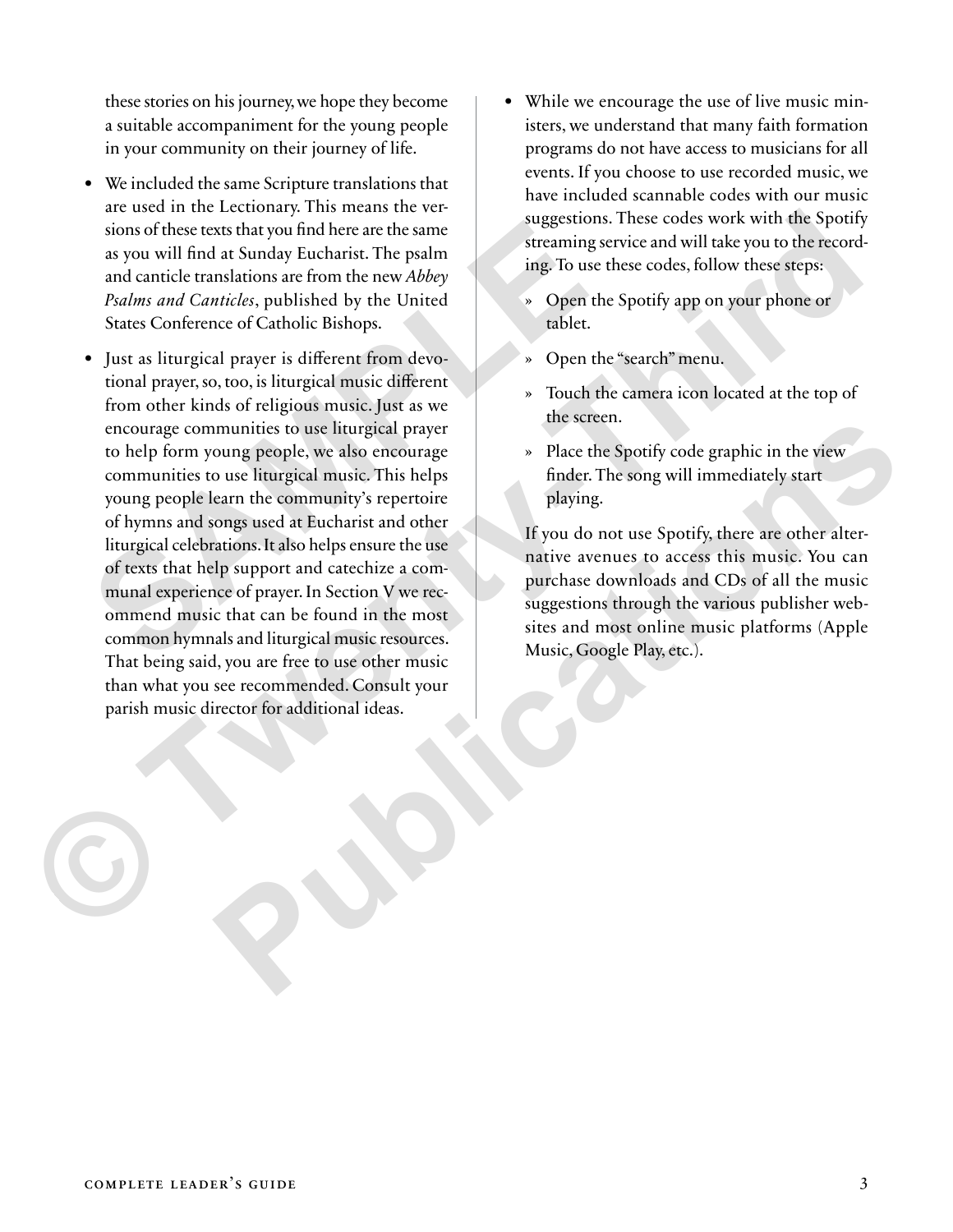# **PART II: PRAYER SCRIPTS**

In this section you will find complete scripts—including prayers, music suggestions, reflection points, and Scripture readings—for the following services: **PART II: PRAYER SCR**<br>
In this section you will find complete scripts—including prayers, n<br>
tion points, and Scripture readings—for the following services:<br>
1. "Follow Me": Prayer at the start of a new faith formation year **PART II: PRAYER SCRIPTS**<br>
In this section you will find complex excipts—including paypes, music suggestions, reflection points, and Scriptions (and the complex scripts—including paypes, music suggestions, reflections, and

- 1. "Follow Me": Prayer at the start of a new faith formation year
- 2. Evening prayer I: General evening prayer for any time of year
- 3. Evening prayer II: General evening prayer for any time of year
- 4. "Teach Us to Pray": Prayer during a retreat
- 5. "You Give Them Something to Eat": Evening prayer in the presence of the Blessed Sacrament **Publication**<br> **Publication Scheme Control**<br> **Publication Scheme Controlling Scheme Scheme Scheme Scheme Scheme Scheme Scheme Scheme Scheme Scheme Scheme Scheme Scheme Scheme Scheme Scheme Scheme Scheme Scheme Scheme Schem**
- 6. "What Was Lost Has Been Found": Prayer of reconciliation
- 7. "Go and Do Likewise": Morning prayer during a service project/service trip
- 8. "Go Out to All the World": Prayer of commissioning (sending and blessing)

There is more information about how to prepare for these prayers in Part IV, how to use these prayers in Part I, and how to write your own prayer scripts in Part III.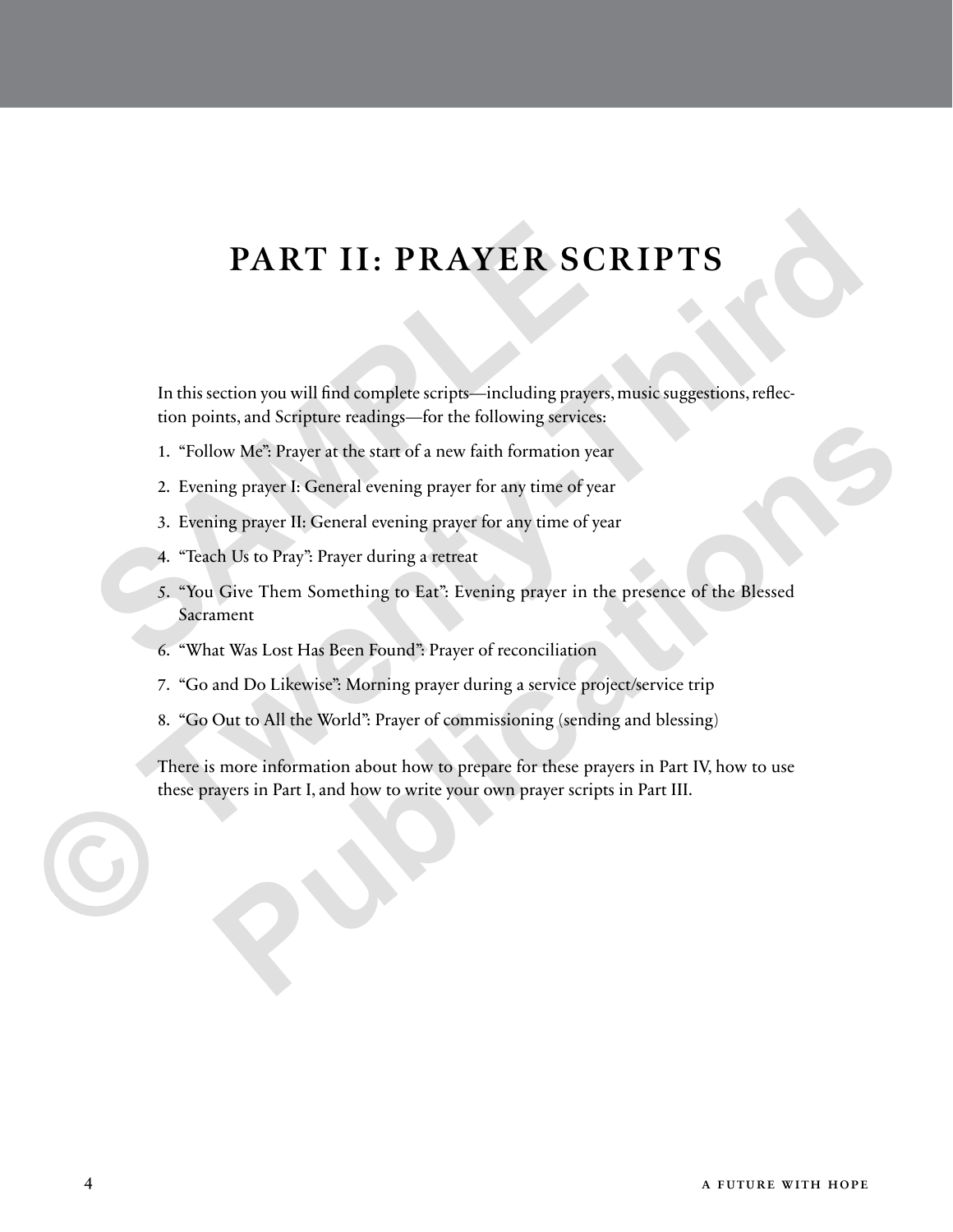# "Follow me"

*prayer for the start of the faith formation year*

If we are not intentional, the start of our faith formation year can tend to be defined by paperwork, e-mails, committee meetings, parent meetings, etc. This is especially true of faith formation years when sacraments like confirmation are involved. This is not a phenomenon exclusive to faith formation. Parish communities are constantly struggling to navigate their way out of a framework of "maintenance" to a paradigm of "mission." Common among the various resources tackling this challenge is the importance of prayer. **SAMPLE** 

In any parish program, especially faith formation, we should be firmly rooted in prayer. Our programming should be careful to include a steady rhythm of prayer. This communicates to teachers and students that prayer, our relationship with Jesus Christ, is the foundation, guide, and goal for everything we do. So while it is tempting to begin the faith formation year with parent meetings and passing out paperwork, we can set a more spiritual tone by first engaging people in prayer.

#### Prayer Overview

*Central themes:* Commissioning, discipleship, belonging, faith and spirituality, beginnings

The end of the ninth chapter of Luke ushers us into a particularly important portion of Jesus' ministerial life: Jesus' journey to Jerusalem. Many scholars refer to this central section of Luke's gospel as the "travel narrative." As Jesus is at the beginning of a significant journey, so too are the students who are beginning their journey toward the sacrament of confirmation.

In addition to framing us at the beginning of a journey alongside Jesus, the Scripture passage also sets before us a challenging teaching of what real discipleship is. First, Jesus presents the call of discipleship as immediate and imperative. This is exemplified in his response to the would-be disciple who asked to first bury his father who died, and the one who asked to say farewell to his family (Luke 9:59–62). Second, when we speak of Jesus' journey to Jerusalem, we are talking about his journey to the cross. So as we spend the coming year forming our candidates for confirmation, it is important that we allow for time and space to grapple with and pray about it truly means to be a disciple of Jesus Christ. **PLACE SET ASSOCIATE:**<br>
Frayer for the start of the faith formation year<br>
twe are not intentional, the start of the faith formation year<br>
twenty-on-<br>
their power of the faith of the start of the start of the film of the c End to denoted by paperwork, the acadiom of training us at une beginning to the ending spectral of the president properties, a journey alongside Jesus, the Scripture passage<br>true of faith formation rearnings, etc.<br>a journe

#### **Gathering**

*The presider, lector(s), cantor(s), and other prayer leaders will be seated along with the community. When it is time to begin, the presider will gesture for all to stand. If there is a gathering song, the music begins immediately.*

Gathering Song:

#### Opening prayer

**presider** Let us pray. *(pause to allow all to enter into prayer)*

> God of all wisdom and learning, we give you thanks and praise for the gift of this faith community.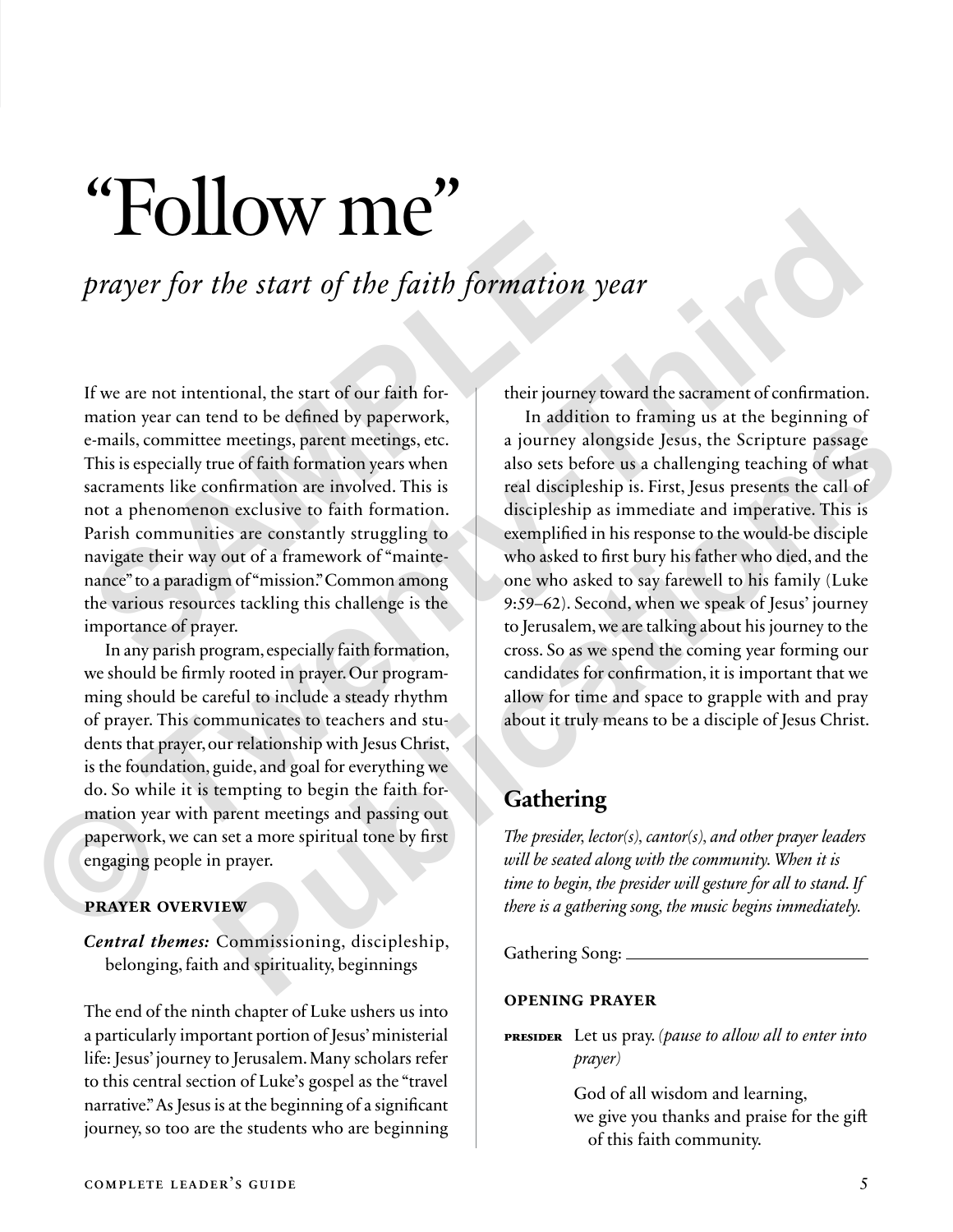We thank you for the gift of hope and wonder found in new beginnings. Guide us, O Lord, as we strive for deeper understanding of your truths, as we ponder your many mysteries, as we draw closer to the Lord, Jesus Christ. Be with us as we set new goals and try new things. Teach us the humility we need to learn

#### **all** Amen.

#### **Psalmody**

#### *If the psalm is not being sung, the following form is used.*

|               | as we draw closer to the Lord, Jesus Christ.                |               | you Kilow It, O LOND.                                                                                              |
|---------------|-------------------------------------------------------------|---------------|--------------------------------------------------------------------------------------------------------------------|
|               | Be with us as we set new goals and                          | <b>ALL</b>    | Here am I, Lord; I come to do your will.                                                                           |
|               | try new things.                                             |               |                                                                                                                    |
|               | Teach us the humility we need to learn                      |               | After the psalm concludes, all should sit for a moment                                                             |
|               | and to be of service to you and each other.                 |               | of prayerful reflection. Following this moment of silence,                                                         |
|               | We pray this through Christ, our Lord.                      |               | the presider gestures for all to stand for the psalm prayer.                                                       |
| <b>ALL</b>    | Amen.                                                       |               | <b>PSALM PRAYER</b>                                                                                                |
|               | At the conclusion of the opening prayer, the presider       |               | <b>PRESIDER</b> Let us pray. (pause to allow all to enter into                                                     |
|               | gestures for all to be seated. The cantor (or lector)       |               | prayer)                                                                                                            |
|               | should move into place in order to lead the first psalm.    |               |                                                                                                                    |
|               |                                                             |               | Ever-merciful and gracious God,                                                                                    |
|               |                                                             |               | we have come to do your will,                                                                                      |
|               |                                                             |               | to sing new songs of praise.                                                                                       |
|               | Psalmody<br>Psalm 40:                                       |               | As we begin this year of learning and<br>preparation,                                                              |
|               |                                                             |               | calm our fears and hesitations,                                                                                    |
|               | If the psalm is not being sung, the following form is used. |               | quiet our worry and doubt,                                                                                         |
|               |                                                             |               | show us that we are exactly where we are                                                                           |
| <b>LECTOR</b> | Here am I, Lord; I come to do your will.                    |               | meant to be.                                                                                                       |
|               | Here am I, Lord; I come to do your will.                    |               | Teach us to delight in doing your will.                                                                            |
| <b>ALL</b>    |                                                             |               | Amplify our voices when we sing of your                                                                            |
| <b>LECTOR</b> | I waited, I waited for the LORD,                            |               | justice.                                                                                                           |
|               | and he stooped down to me;                                  |               | Lord God, here we are.                                                                                             |
|               | he heard my cry.                                            |               | We have come to do your will.                                                                                      |
|               | He put a new song into my mouth,                            |               | We pray this through Christ, our Lord.                                                                             |
|               | praise of our God.                                          |               | Amen.                                                                                                              |
|               | Here am I, Lord; I come to do your will.                    | <b>ALL</b>    |                                                                                                                    |
| <b>ALL</b>    |                                                             |               | At the conclusion of the psalm prayer, the presider                                                                |
| <b>LECTOR</b> | You delight not in sacrifice and offerings,                 |               |                                                                                                                    |
|               | but in an open ear.                                         |               | gestures for all to be seated. The cantor (or lector) should<br>move into place in order to lead the second psalm. |
|               | You do not ask for holocaust and                            |               |                                                                                                                    |
|               | sin offering.                                               |               |                                                                                                                    |
|               | Then I said, "Behold, I have come."                         |               |                                                                                                                    |
| <b>ALL</b>    | Here am I, Lord; I come to do your will.                    |               | If the Psalm is not being sung, the following form is used.                                                        |
| <b>LECTOR</b> | In the scroll of the book it stands                         | <b>LECTOR</b> | Let us go rejoicing to the house of the                                                                            |
|               | written of me:                                              |               | Lord.                                                                                                              |
|               | "I delight to do your will, O my God;                       |               | Let us go rejoicing to the house of the                                                                            |
|               | your instruction lies deep within me."                      | <b>ALL</b>    | Lord.                                                                                                              |

- ALL Here am I, Lord; I come to do your will.
- **LECTOR** Your uprightness I have proclaimed in the great assembly. My lips I have not sealed; you know it, O Lord.
- **ALL** Here am I, Lord; I come to do your will.

#### Psalm prayer

- **LECTOR** Let us go rejoicing to the house of the Lord.
- **all** Let us go rejoicing to the house of the Lord.

**presider** Let us pray. *(pause to allow all to enter into prayer)*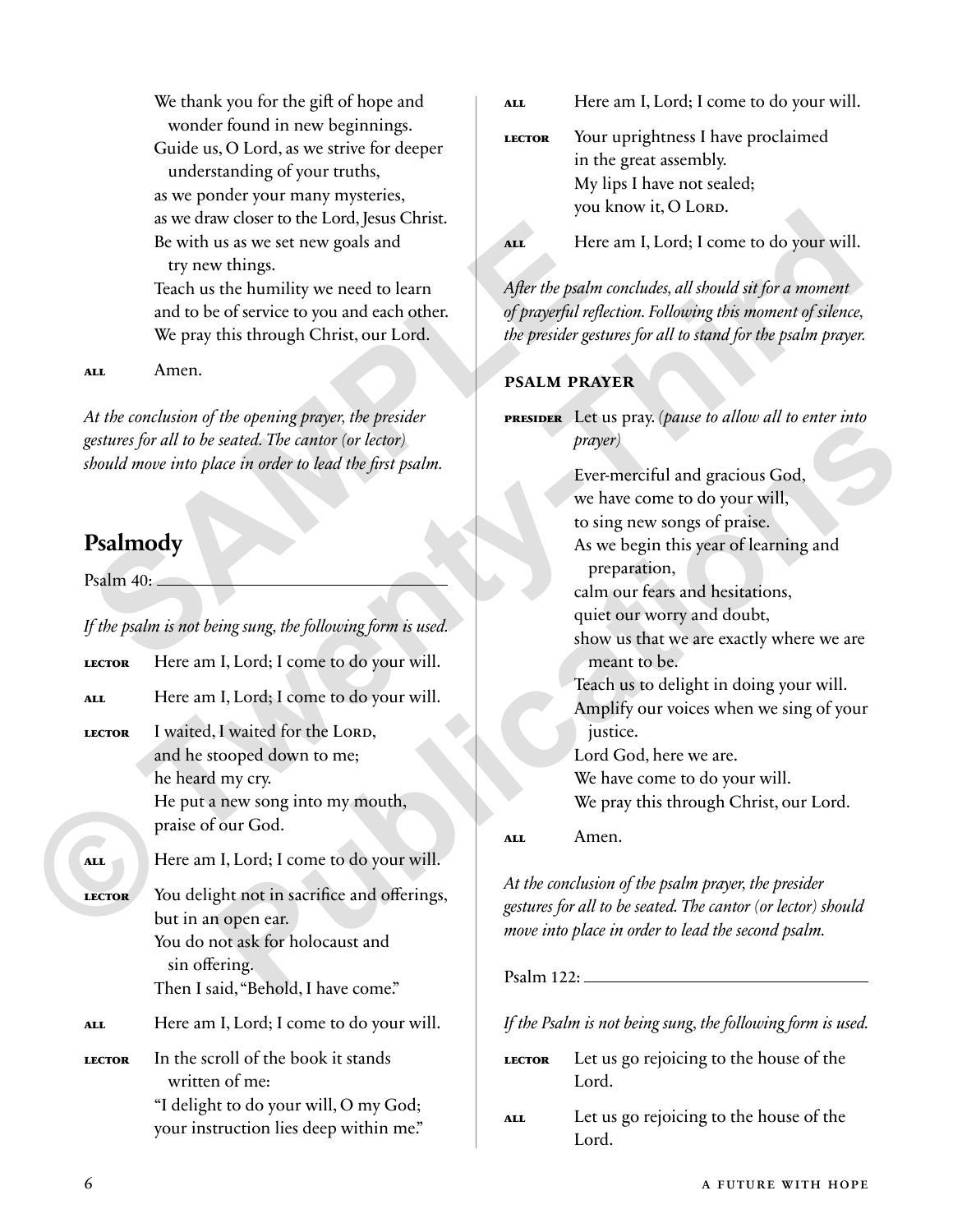|                                                            | And now our feet are standing<br>within your gates, O Jerusalem.                    | After all are seated, a period of silence should be<br>observed so that all can ready themselves to hear the<br>word of God. After this period of silence, the lector<br>should move into place in order to proclaim the<br>reading from Scripture. |                                                                             |
|------------------------------------------------------------|-------------------------------------------------------------------------------------|-----------------------------------------------------------------------------------------------------------------------------------------------------------------------------------------------------------------------------------------------------|-----------------------------------------------------------------------------|
| <b>ALL</b>                                                 | Let us go rejoicing to the house of the<br>Lord.                                    |                                                                                                                                                                                                                                                     |                                                                             |
| <b>LECTOR</b>                                              | Jerusalem is built as a city<br>bonded as one together.                             | <b>SCRIPTURE READING</b>                                                                                                                                                                                                                            |                                                                             |
|                                                            | It is there that the tribes go up,<br>the tribes of the LORD.                       | <b>LECTOR</b>                                                                                                                                                                                                                                       | A reading from the Gospel of Luke.                                          |
| <b>ALL</b>                                                 | Let us go rejoicing to the house of the<br>Lord.                                    |                                                                                                                                                                                                                                                     | When the days for Jesus' being taken up<br>were fulfilled,                  |
|                                                            |                                                                                     |                                                                                                                                                                                                                                                     | he resolutely determined to journey to                                      |
| <b>LECTOR</b>                                              | As it is decreed for Israel                                                         |                                                                                                                                                                                                                                                     | Jerusalem,                                                                  |
|                                                            | to give thanks to the name of the LORD.<br>There were set the thrones for judgment, |                                                                                                                                                                                                                                                     | and he sent messengers ahead of him.<br>On the way they entered a Samaritan |
|                                                            | the thrones of the house of David.                                                  |                                                                                                                                                                                                                                                     | village                                                                     |
| <b>ALL</b>                                                 | Let us go rejoicing to the house of the<br>Lord.                                    |                                                                                                                                                                                                                                                     | to prepare for his reception there,                                         |
|                                                            |                                                                                     |                                                                                                                                                                                                                                                     | but they would not welcome him                                              |
|                                                            |                                                                                     |                                                                                                                                                                                                                                                     | because the destination of his journey                                      |
|                                                            | After the psalm concludes, all should sit for a moment                              |                                                                                                                                                                                                                                                     | was Jerusalem.                                                              |
| of prayerful reflection. Following this moment of silence, |                                                                                     |                                                                                                                                                                                                                                                     | When the disciples James and John saw                                       |
|                                                            | the presider gestures for all to stand for the psalm prayer.                        |                                                                                                                                                                                                                                                     | this they asked,                                                            |
|                                                            |                                                                                     |                                                                                                                                                                                                                                                     | "Lord, do you want us to call down fire<br>from heaven to consume them?"    |
|                                                            | <b>PSALM PRAYER</b>                                                                 |                                                                                                                                                                                                                                                     | Jesus turned and rebuked them, and                                          |
|                                                            | <b>PRESIDER</b> Let us pray. (pause to allow all to enter into                      |                                                                                                                                                                                                                                                     | they journeyed to another village.                                          |
|                                                            | prayer)                                                                             |                                                                                                                                                                                                                                                     | As they were proceeding on their journey                                    |
|                                                            | Everlasting, ever-present God,                                                      |                                                                                                                                                                                                                                                     | someone said to him,                                                        |
|                                                            | you set before us a journey;                                                        |                                                                                                                                                                                                                                                     | "I will follow you wherever you go."                                        |
|                                                            | a path not free of fear and suffering,                                              |                                                                                                                                                                                                                                                     | Jesus answered him,                                                         |
|                                                            | but a path that leads to salvation.                                                 |                                                                                                                                                                                                                                                     | "Foxes have dens and birds of the sky                                       |
|                                                            | O God, make straight our path:                                                      |                                                                                                                                                                                                                                                     | have nests,                                                                 |
|                                                            | clear it of needless worry and distraction;                                         |                                                                                                                                                                                                                                                     | but the Son of Man has nowhere to rest                                      |
|                                                            | help us to leave behind all that weighs us                                          |                                                                                                                                                                                                                                                     | his head."                                                                  |
|                                                            | down;                                                                               |                                                                                                                                                                                                                                                     | And to another he said, "Follow me."                                        |
|                                                            | lead us home to you,                                                                |                                                                                                                                                                                                                                                     | But he replied, "Lord, let me go first and                                  |

**LECTOR** I rejoiced when they said to me,

"Let us go to the house of the Lord."



Everlasting, ever-present God, you set before us a journey; a path not free of fear and suffering, but a path that leads to salvation. O God, make straight our path: clear it of needless worry and distraction; help us to leave behind all that weighs us down; lead us home to you, lead us to eternal rejoicing. We pray this through Christ, our Lord.

**all** Amen.

### **The Word**

#### Scripture reading

And to another he said, "Follow me." But he replied, "Lord, let me go first and bury my father."

But he answered him, "Let the dead bury their dead.

But you, go and proclaim the kingdom of God."

And another said, "I will follow you, Lord,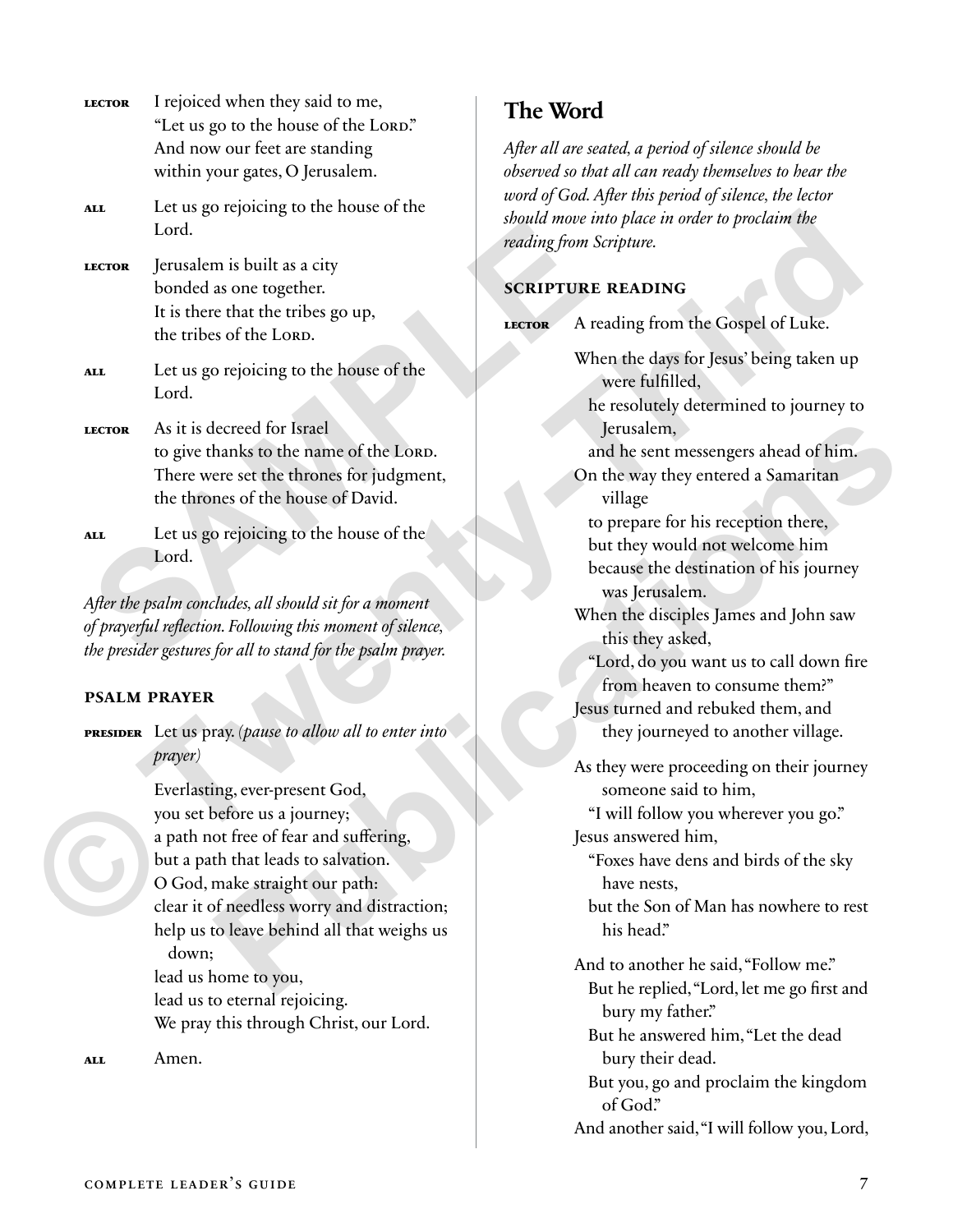but first let me say farewell to my family at home." To him Jesus said, "No one who sets a hand to the plow and looks to what was left behind is fit for the kingdom of God."

The Word of the Lord.

**all** Thanks be to God.

*After the Scripture reading has been proclaimed, the lector should be seated. A period of silence may be observed for prayerful reflection. Following this silence, the person chosen to offer the reflection should move into place.* The Word of the Lord.<br>
The Word of the Lord.<br>
Thanks be to God.<br>
Thanks be to God.<br>
<br>
After the Scripture reading has been proclaimed, the<br>
lettor should be seated. A period of silence any be<br>
beheaved for prayerful reflec

#### **REFLECTION**

Possible reflection themes:

- The urgency of discipleship. Is our faith life something we prioritize?
- The journey to Jerusalem is Jesus' journey to the cross. What does that mean for us as disciples?
- What is the will of God? How do we discern it?

*At the conclusion of the reflection, all remain seated for some prayerful reflection. After this period of silent prayer, the presider will gesture for all to stand. Immediately, the canticle is sung (or recited) by the entire community. As the canticle begins, all make the Sign of the Cross.* For the kingdom of God?<br>
This was the contract abstract to set us free from the hands of our crements,<br>
The Word of the Lord,<br>
The same of the local difference in the script of the control of the control<br>
Ager the Scriptur **Publication Solution** and the section of the section of the section of the set of the set of the set of the set of the set of the set of the set of the set of the set of the set of the set of the set of the set of the set

#### Canticle:

*If the canticle is not being sung, then all recite one of the following.*

#### *If praying in the morning:*

Blessed be the Lord, the God of Israel; he has come to his people and set them free.

He has raised up for us a mighty savior, born of the house of his servant David.

Through his holy prophets he promised of old

that he would save us from our enemies, from the hands of all who hate us.

He promised to show mercy to our fathers and to remember his holy covenant.

This was the oath he swore to our father Abraham: to set us free from the hands of our enemies, free to worship him without fear, holy and righteous in his sight all the days of our life.

You, my child, shall be called the prophet of the Most High:

for you will go before the Lord to prepare his way, to give his people knowledge of salvation by the forgiveness of their sins.

In the tender compassion of our God the dawn from on high shall break upon us, to shine on those who dwell in darkness and the shadow of death,

and to guide our feet into the way of peace.

Glory to the Father, and to the Son, and to the Holy Spirit,

as it was in the beginning, is now, and will be forever.

Amen.

#### *If praying in the evening:*

My soul proclaims the greatness of the Lord, my spirit rejoices in God my savior for he has looked with favor on his lowly servant.

From this day all generations will call me blessed: the Almighty has done great things for me, and holy is his Name.

He has mercy on those who fear him in every generation.

He has shown the strength of his arm, he has scattered the proud in their conceit.

He has cast down the mighty from their thrones, and has lifted up the lowly.

He has filled the hungry with good things, and the rich he has sent away empty.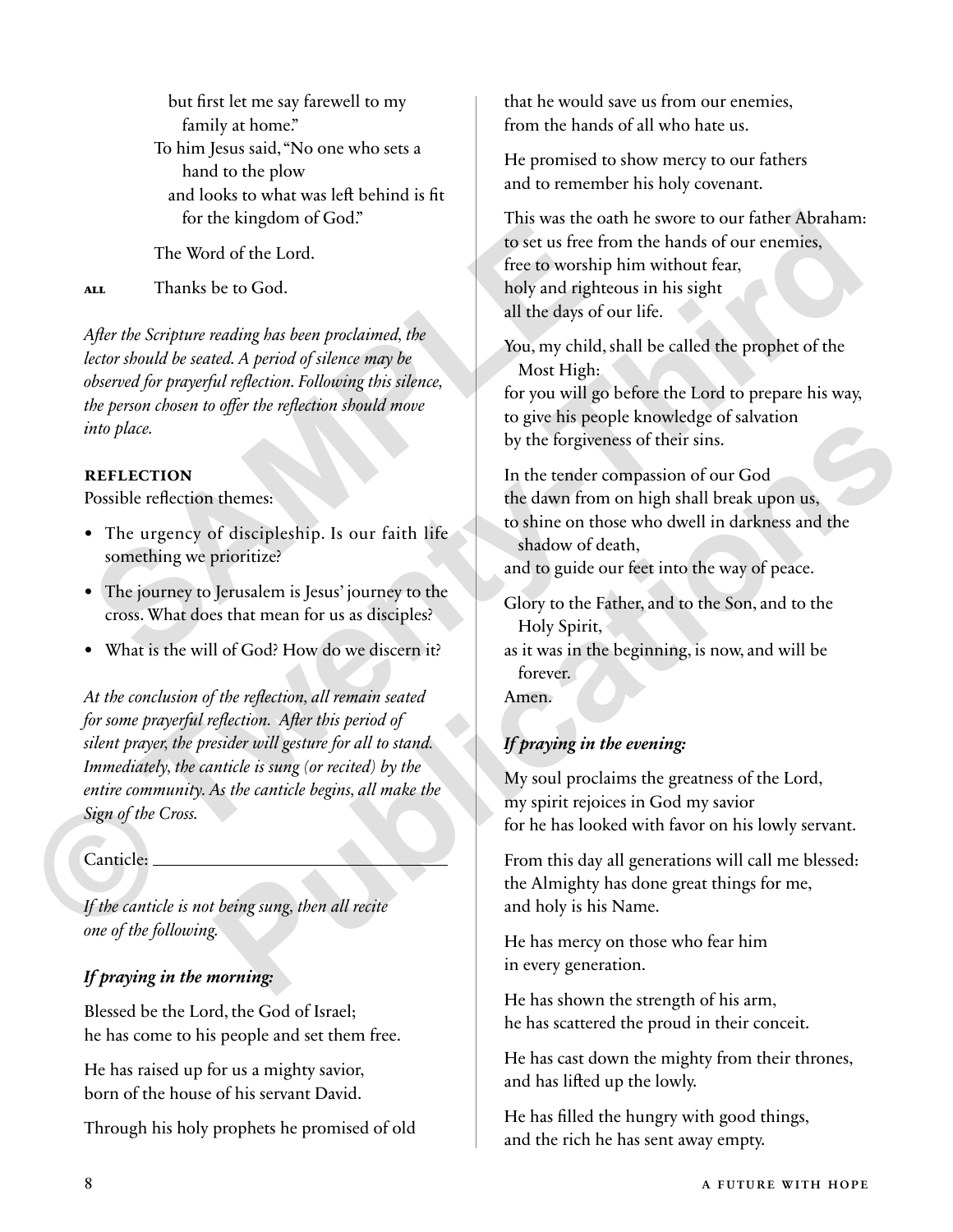He has come to the help of his servant Israel for he has remembered his promise of mercy, the promise he made to our fathers, to Abraham and his children for ever.

Glory to the Father, and to the Son, and to the Holy Spirit,

as it was in the beginning, is now, and will be forever.

Amen.

*After the canticle concludes, the presider immediately begins the intercessions by proclaiming the following.* 

#### **INTERCESSIONS**

**PRESIDER** Gracious and awesome God, hear us now, as we place before you our prayers and hopes. **Solution**<br>
Solution in the beginning, is now, and will be<br>
forever.<br>
After the intercessi<br>
forever.<br>
Amen.<br>
After the cantricle concludes, the presider immediately<br>  $\begin{array}{ccc}\n\text{Affer the intersects} & \text{immediately} & \text{number}\n\\
\text{Lord's Player by so} & \text{number}\n\\
\text{L$ 

*Following this introduction, the lector begins with the following.*

- **lector** For the Church, for authentic witness, for communities of welcome, we pray to the Lord.
- **all** Lord, hear our prayer.
- **LECTOR** For our world, for mercy and forgiveness, for justice and peace, we pray to the Lord.
- **ALL** Lord, hear our prayer.
- **LECTOR** For those whom we love, for family and friends, for all who help support our service, we pray to the Lord.

**all** Lord, hear our prayer.

**lector** For those beginning a new year of faith formation, for teachers and students, parents and staff,

for all who long to deepen their faith in Christ Jesus, we pray to the Lord.

**all** Lord, hear our prayer.

*After the intercessions conclude, the presider immediately invites the community to pray the Lord's Prayer by saying the following:*

#### The Lord's Prayer

- **presider** Gathering all of our prayers and praise into one, let us now pray with the words that Christ himself gave to us.
- **ALL** Our Father, who art in heaven, Hallowed be thy name; thy kingdom come, thy will be done on earth as it is in heaven. Give us this day our daily bread, and forgive us our trespasses, as we forgive those who trespass against us; and lead us not into temptation, but deliver us from evil. For the beginning is now, and will be<br>
I loby Spirit,<br>
as it was in the beginning, is now, and will be<br>
for the interestions conclude, the presider<br>
for the interestion concludes the position of the Land Christ history by **Publication**<br> **Publication**<br> **PUBLICATE AND STATE AND STATE AND STATE AND STATE AND STATE AND SONCE AND A SURFAMELY AND SURFAMELY AND SURFAMELY AND SURFAMELY AND SURFAMELY AND SURFAMELY AND SURFAMELY AND SURFAMELY UNDER A** 
	- For the kingdom, the power, and the glory are yours, now and forever. Amen.

#### **Dismissal**

*Immediately following the Lord's Prayer, the presider initiates the final blessing with the following:*

#### **BLESSING**

**presider** Let us now ask for God's blessing.

May the Lord bless us, protect us from all evil, and bring us to everlasting life.

**all** Amen.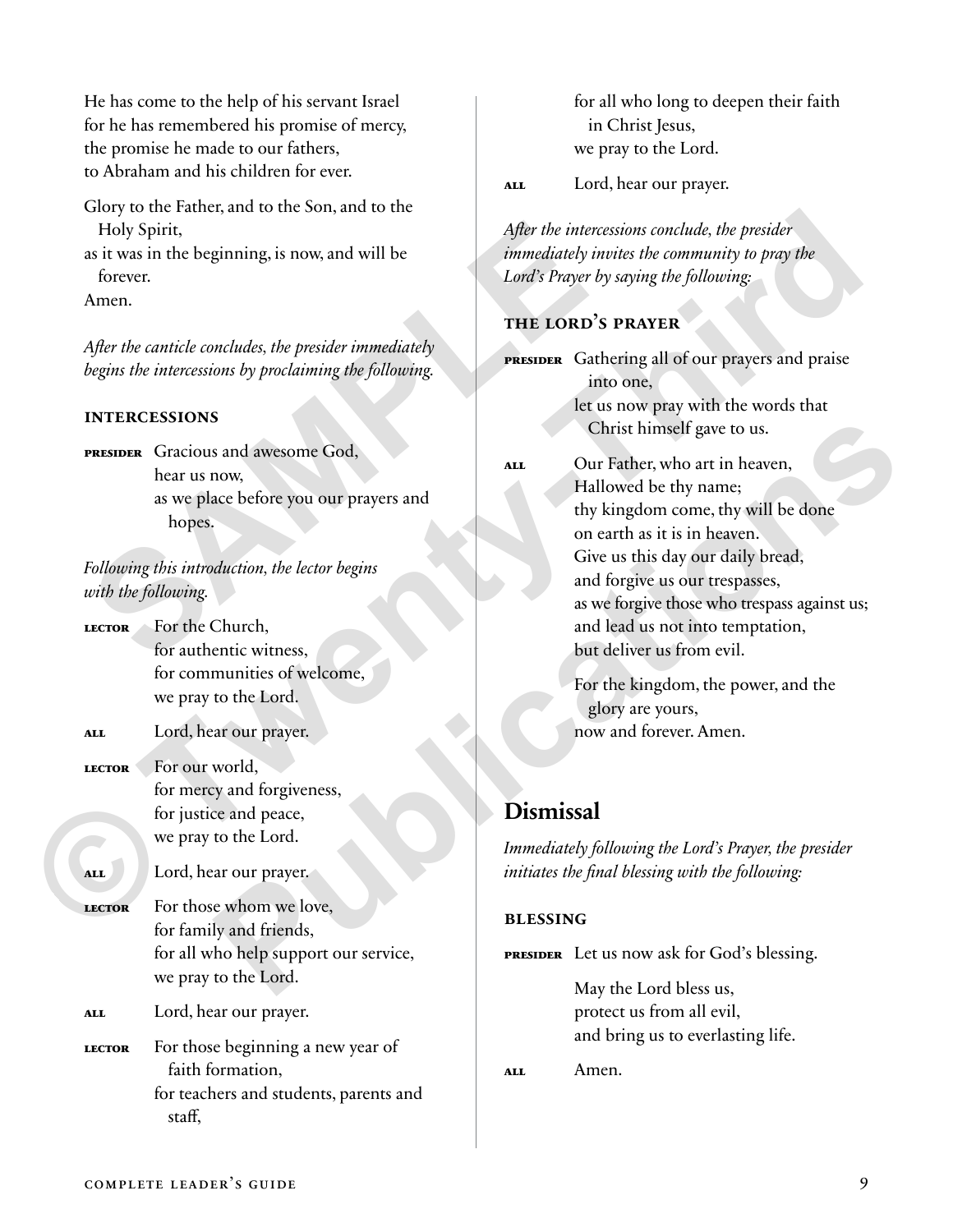*Immediately following the blessing, the presider invites the community to share a sign of peace with the following:*

**PRESIDER** As we go, let us now share with one another a sign of Christ's peace.

*All exchange a sign of peace. As the sign of peace concludes, a final song may be sung by the entire community.* another a sign of Christ's peace.<br>All exchange a sign of peace. As the sign of peace<br>concludes, a final song may be sung by the entire<br>community.<br>Song of sending:<br>The prayer concludes after the sign of peace<br>(or the final All cutokange a yign of pouce. As the sign of Christies peace.<br>
All cutokange a yign of pouce. As the sign of pouce<br>
community.<br>
Song of screding.<br>
Nong of screding.<br>
Nong of screding.<br>
Nong of screding.<br>
On the final temp

Song of sending:

*The prayer concludes after the sign of peace (or the final song). All depart.* **Publications**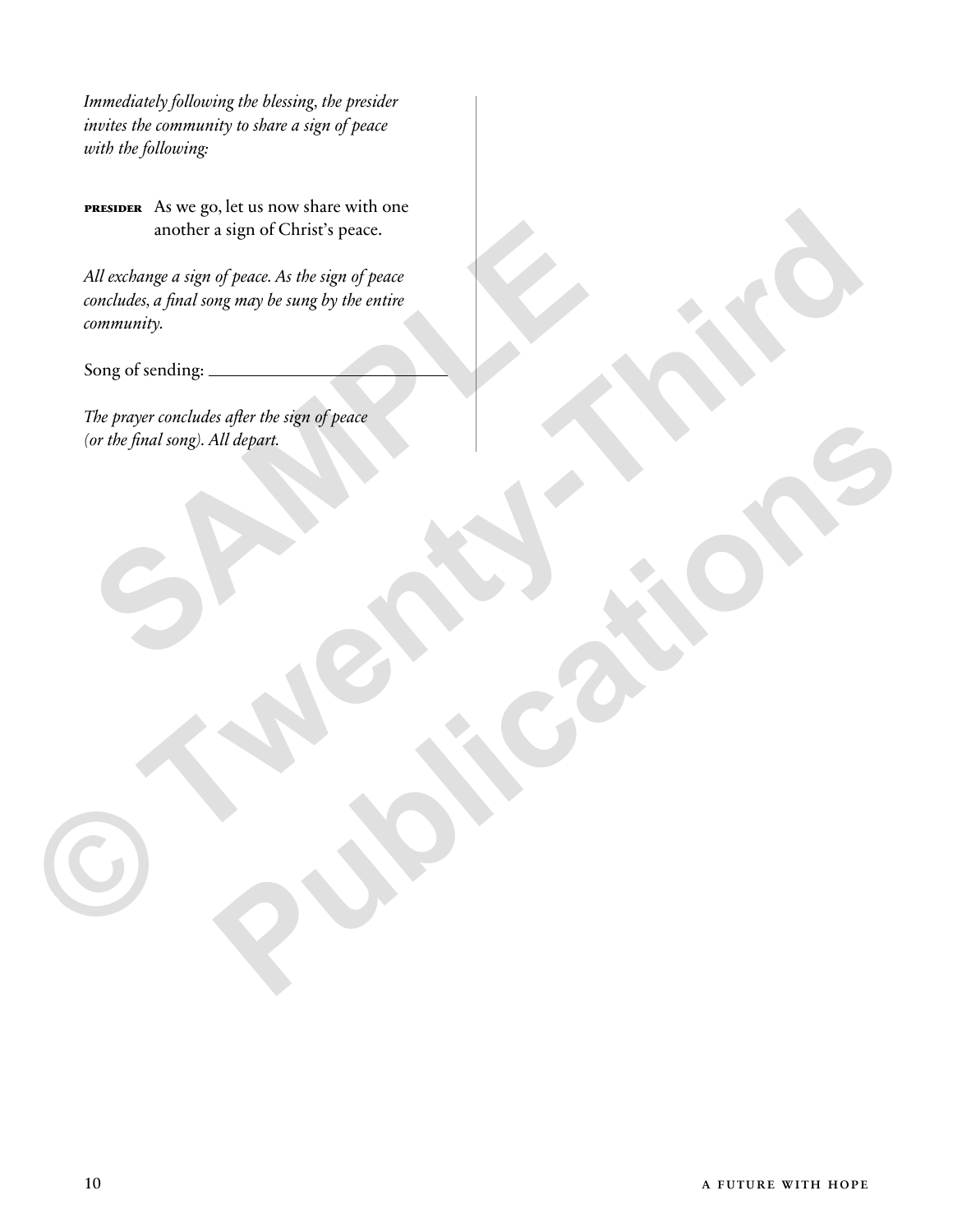# **PART III: PLANNING YOUR OWN PRAYER**

#### **1. Basic structure**

The basic structure of the prayers included in this resource is drawn from the Liturgy of the Hours, the official daily prayer of the church. In general, the format follows this outline: **PART III: PLANNING YOUR C**<br> **1. Basic structure**<br>
The basic structure of the prayers included in this<br>
The basic structure of the prayers included in this<br>
resource is drawn from the Liturgy of the Hours,<br>
the official da

- *Gathering* Prayer usually begins with a gathering song followed by an opening prayer that establishes the tone and focus of the prayer service.
- *Psalmody* A selection of sung (or recited) psalms is offered, picked because of their connection to the time of day or focus (theme) of the prayer service. Each psalm is followed by a psalm prayer.
- *Word* A reading from Scripture is offered, picked because of its connection to the focus (theme) of the prayer service. A reflection may be given by a member of the community. A period of silence is allowed for personal reflection. Following this, a canticle is sung (or recited) by the entire community.
- *Intercessions* Intercessory prayers are offered for the needs of the Church, the world, and the local community. All pray the Lord's Prayer.
- *Dismissal* A prayer of blessing is offered. All exchange a sign of peace. A sending forth song may be sung.

Within this general outline there are opportunities

for the addition of ritual, special prayers for a season or need, celebrations of a feast or other event, etc. For our purposes, we will utilize this simple outline for the material that follows.

#### **2. Planning considerations**

Effective liturgical prayer requires intentional planning. After all, since liturgy is for the entire community, planning what the community will pray, sing, and hear is a great responsibility. What follows is a guide to help you develop your own prayer services using the gifts of your community.

#### **A. Suggested process (Lectio Divina)**

Prayer planning is the act of deciding what the gathered community will sing, hear, and pray for. So, how should you begin? There are many different methods and approaches to planning prayer. For us, though, the most effective planning processes are the most inclusive. It is critical that the planning process is attuned to the current needs, desires, and hopes of that community. **PART III: PLANNING YOUR OWN PRAYER**<br> **L. Basic structure**<br> **The basic structure**<br>
The basic structure<br>
The basic structure<br>
The basic structure<br>
The basic structure<br>
The basic structure<br>
The basic structure<br>
The basic st **Publication** of the prayers included in this our purposes, we will utilize this simple outline for from the Liturgy of the Hours, and our purposes, we will utilize this simple outline for from the Liturgy of the Hours, th

We recommend using a modified form of an ancient practice called *Lectio Divina*, or "holy reading." This practice, used for centuries by monastic communities, involves careful and prayerful reading and reflection. It is reading that is marked by openness and listening, trying to become attuned to hear what God is telling us and calling us to be. It is this type of intentional reflection that often yields deeper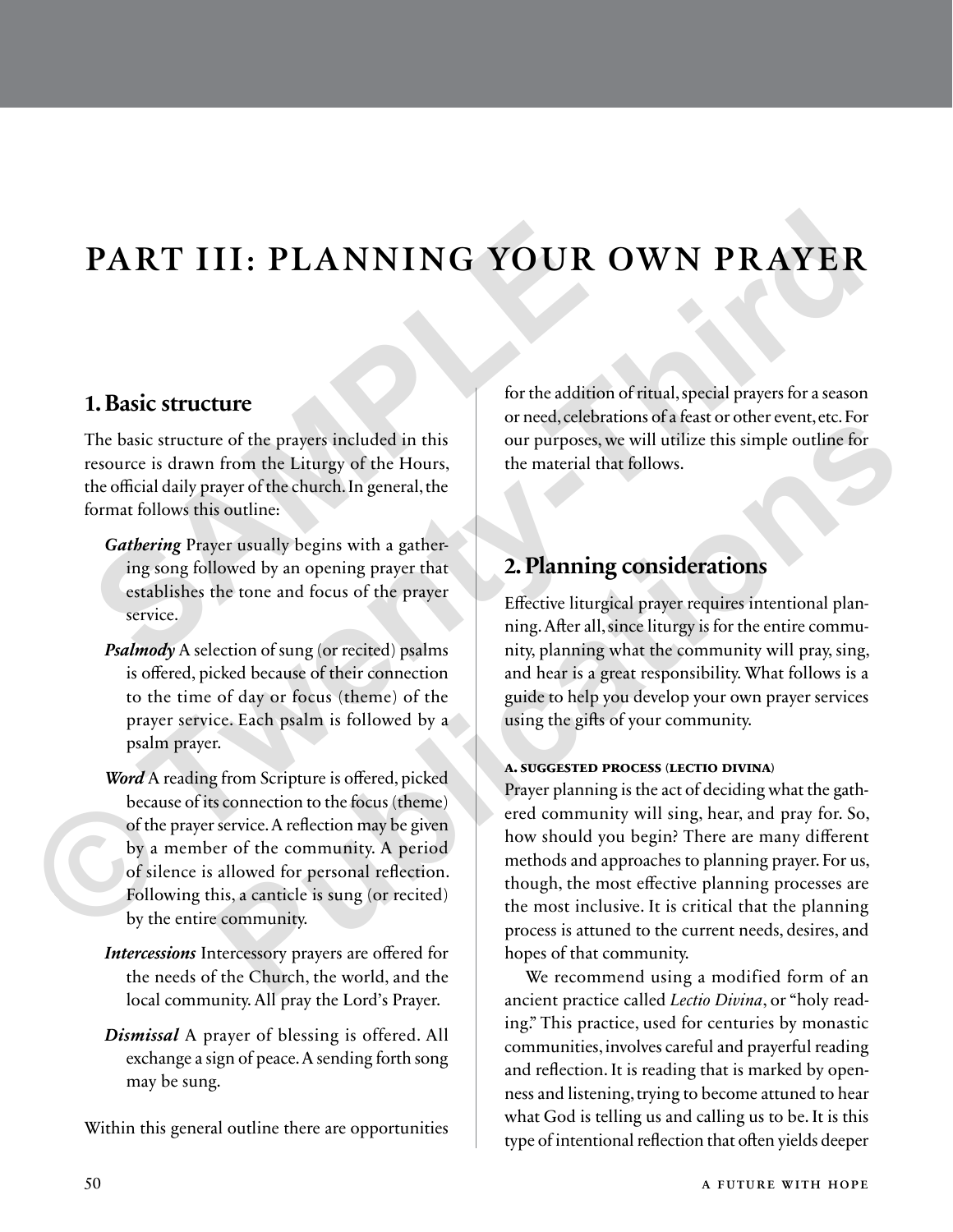and more consequential insights—and, therefore, more meaningful prayer—than when planning is done by one person in isolation. The wisdom and insight yielded by this process will help to shape all decisions—Scripture choices, musical selections, prayer content, environment, ritual, etc.

#### **B. Representation**

Among the most important questions asked in planning liturgies should be, "How are we representing the entirety of our community in this prayer?" Indeed, this should be one of the first questions asked at the beginning of the planning process. If we are striving for effective communal prayer, then we must be creating experiences in which everyone can feel like they belong. As you select Scripture and psalms, what language (or languages) will be they proclaimed in? As you write prayers, what cultural images or ideas will you incorporate? As you select music, what styles and cultures will be heard? When were the songs composed, and by whom? As you recruit young people to help plan and lead prayer, are you reaching out to young women and young men? **SEPRESENTATION**<br> **SEPRESENTATION**<br> **SEPRESENTATION**<br> **SEPRESENTATION**<br> **SEPRESENTATION**<br> **SEPRESENTATION**<br> **SAMPLE PRODUCE AND AND AND SUMPLE AND SUMPLE THE SUMPLE CONDITION<br>
<b>SEPRESENTATION**<br> **SEPRESENTATION**<br> **SEPRESENT** prayer content, environment, ritual, etc.<br> **EVALUATION** and they don't need any prior experience or educa-<br> **A mong the most important questions axies and they don't need any prior experience or educa-<br>
<b>A mong the most im** 

#### **C. Inviting a planning group**

When prayer is planned by only one or two people, we limit insight, wisdom, and the opportunity for the Spirit to speak. Don't get us wrong; it is very possible for one or two people to plan a great prayer experience. But, it's more difficult to do so, and it excludes other voices and experiences.

We recommend that a small group be assembled for planning *Lectio Divina*. The size of the group is really up to you, but be careful that the group not become too large. If it does, not everyone will have the ability to participate as fully. The person responsible for leading the music should be present, as should the person who will provide the reflection. Being present for the entirety of the conversation will help inform the way they exercise their ministries. We recommend inviting others so that the group is reflective of the community that will gather for prayer. Some considerations when inviting: age range, gender, culture, interests.

Because the group includes multiple perspectives and multiple voices, the process of *Lectio Divina* can yield unexpected insights. It also acts to provide opportunities for involvement and leadership to a broader group of people.

The group doesn't need training ahead of time, and they don't need any prior experience or education. You can change the group members each time you plan a prayer service, or you can keep the group the same for a semester or for a year. The important thing to keep in mind is that this should be as inclusive as possible.

#### **D. Selecting Scripture**

If liturgical prayer is an opportunity for dialogue between God and the gathered community, then the foundation for that prayer must be the word of God. The first step in planning any prayer experience, therefore, is to select the Scripture reading that will be proclaimed. This is an important point to emphasize because it can be tempting to start elsewhere. If we do start elsewhere, like with that song that we love, then our planning and our prayer will not be in dialogue with God but with a songwriter. Our goal, after all, is to hear God's voice. What better place is there to start than God's word? **By experiences in which everyone**<br> **Experiences** of a languages) will be cheven God and the gashed community, then<br>
tuage (or languages) will be cheven God and the gashed community, then<br>
usage (or languages) will be they

The Scripture passage to be proclaimed at prayer should be selected before the planning group meets. This means that you might need to choose the Scripture passage on your own, or in coordination with the pastor, catechists, or others. This is fine because, though you are selecting the Scripture outside of the planning group, the group will be participating in the reflection process that will structure and design the prayer experience.

Selecting a suitable Scripture reading for prayer can be challenging, especially as there are so many wonderful passages from which to choose. Here are a few suggestions:

*i. Brevity* Make sure the selected passage is only as long as it needs to be. Effective prayer is focused. Since Scripture is so very rich, it's important that the passage you select is focused too.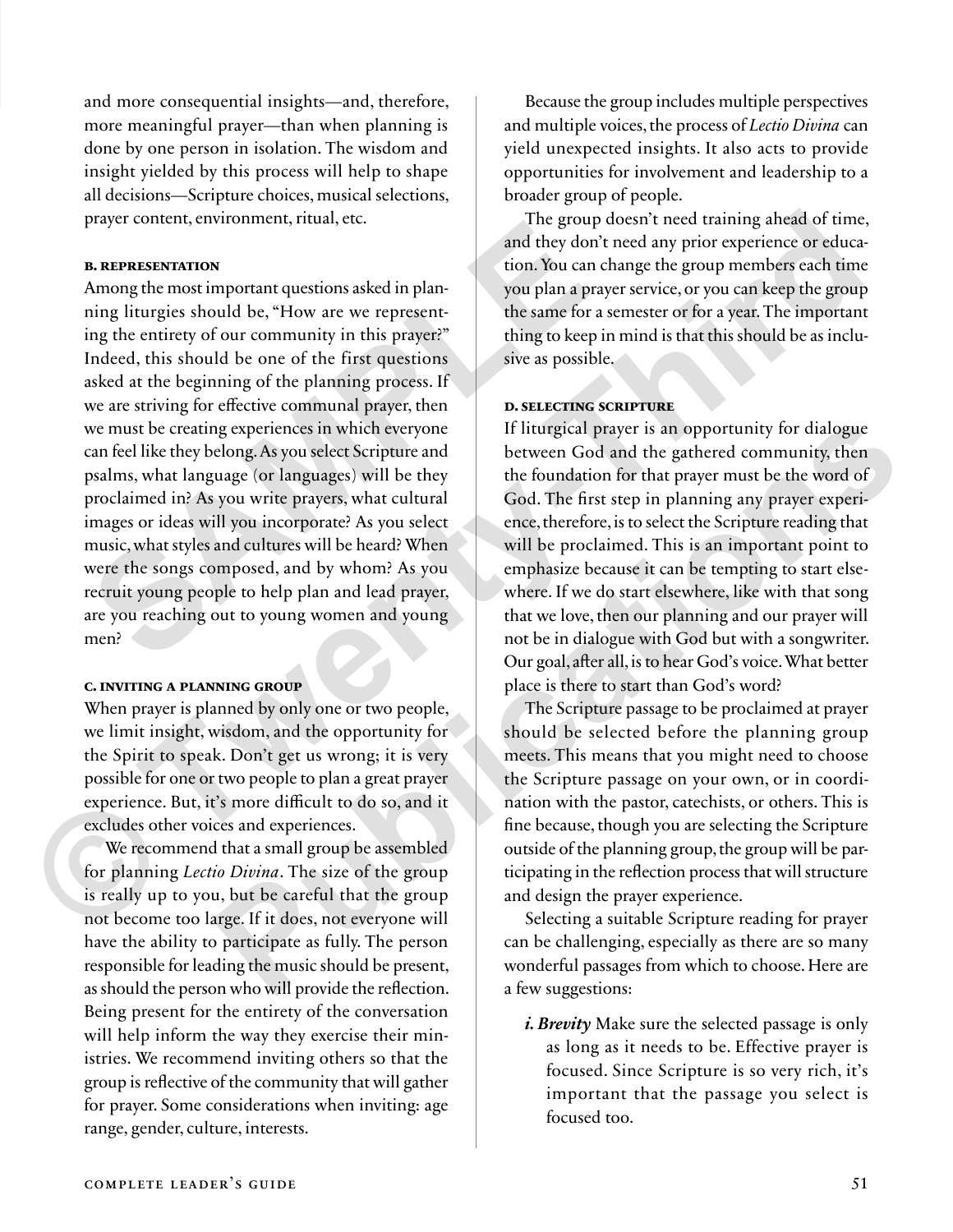# **PART IV: OTHER RESOURCES**

The following guides are designed to assist in preparation for prayer. They can be reproduced and distributed to the young people who will be planning and leading each prayer. **PART IV: OTHER RESO**<br>The following guides are designed to assist in preparation for praduced and distributed to the young people who will be planning<br>1. Prayer planning worksheet<br>2. Prayer preparation checklist<br>3. Prepara **PART IV: OTHER RESOURCES**<br>
The following guides are designed to assist in preparation for prayer. They can be reproduced and distributed to the young people who will be planning and leading each payer.<br>
1. Prayer reparati Prayer planning worksheet<br>Prayer planning worksheet<br>Prayer preparation checklist<br>Preparation guide for presiders<br>Preparation guide for music ministers<br>Preparation guide for music ministers

- 1. Prayer planning worksheet
- 2. Prayer preparation checklist
- 3. Preparation guide for presiders
- 4. Preparation guide for lectors
- 5. Preparation guide for music ministers